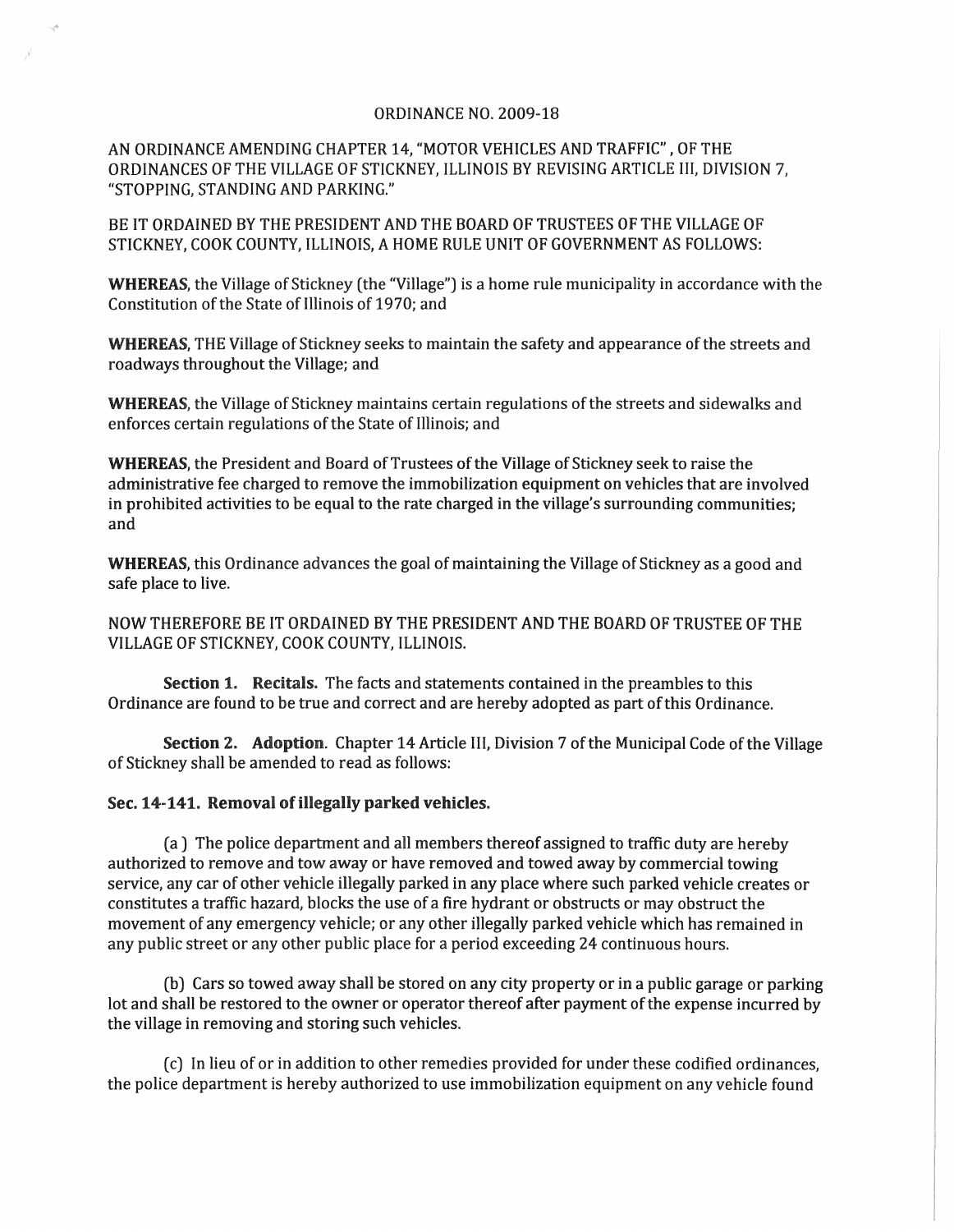to be in violation of any of the provisions of these codified ordinances, including vehicles found parked in any parking lot without a proper vehicle sticker and vehicles found parked in violation of parking meter or limited parking regulations.

- (1) The use of such equipment is authorized for the purpose of reducing or eliminating costs of towing, impounding and inventorying such vehicles, reducing the additional time and expense concerning the issuance of tag-on citations and the processing of the same and deterring would-be "scofflaws" from consistent violations of these codified ordinances.
- (2) No person shall injure, damage or otherwise destroy any immobilization equipment belonging to the police department and attached to any vehicle.
- (3) Within 72 hours of the placement of any immobilization equipment, if the owner of the vehicle does not contact the police department and the equipment in still on the vehicle, the village and the police department are authorized to tow the vehicle at the owner's expense, induding the following described expenses: The cost to remove the  $immobilization equipment shall be $100.00, plus the cost of any outstanding citations$ and/or traffic or parking violations and towing charges.

Section 3. Home Rule. This ordinance is enacted under the Home Rule powers of the Village as set forth in the Constitution and laws of the State of Illinois.

Section 4. Effective Date. This Ordinance shall be in full force and effect after its passage, approval and publication in the manner provided by law.

Section 5. Conflicts. This Ordinance supersedes all ordinances or parts of ordinances directly conflicting with the terms and provisions contained herein, but only to the extent of such conflict.

Section 6. Severability. If any section, subsection, sentence, clause, phrase or portion of this Ordinance is for any reason held invalid or unconstitutional by any court of competent jurisdiction, such portion shall be deemed a separate, distinct, and independent provision and such holding shall not affect the validity of the remaining portions hereof.

Section 7. Certification and Publication. The Village Clerk of the Village of Stickney shall certify to the adoption of this Ordinance and cause the same to be published in pamphlet form.